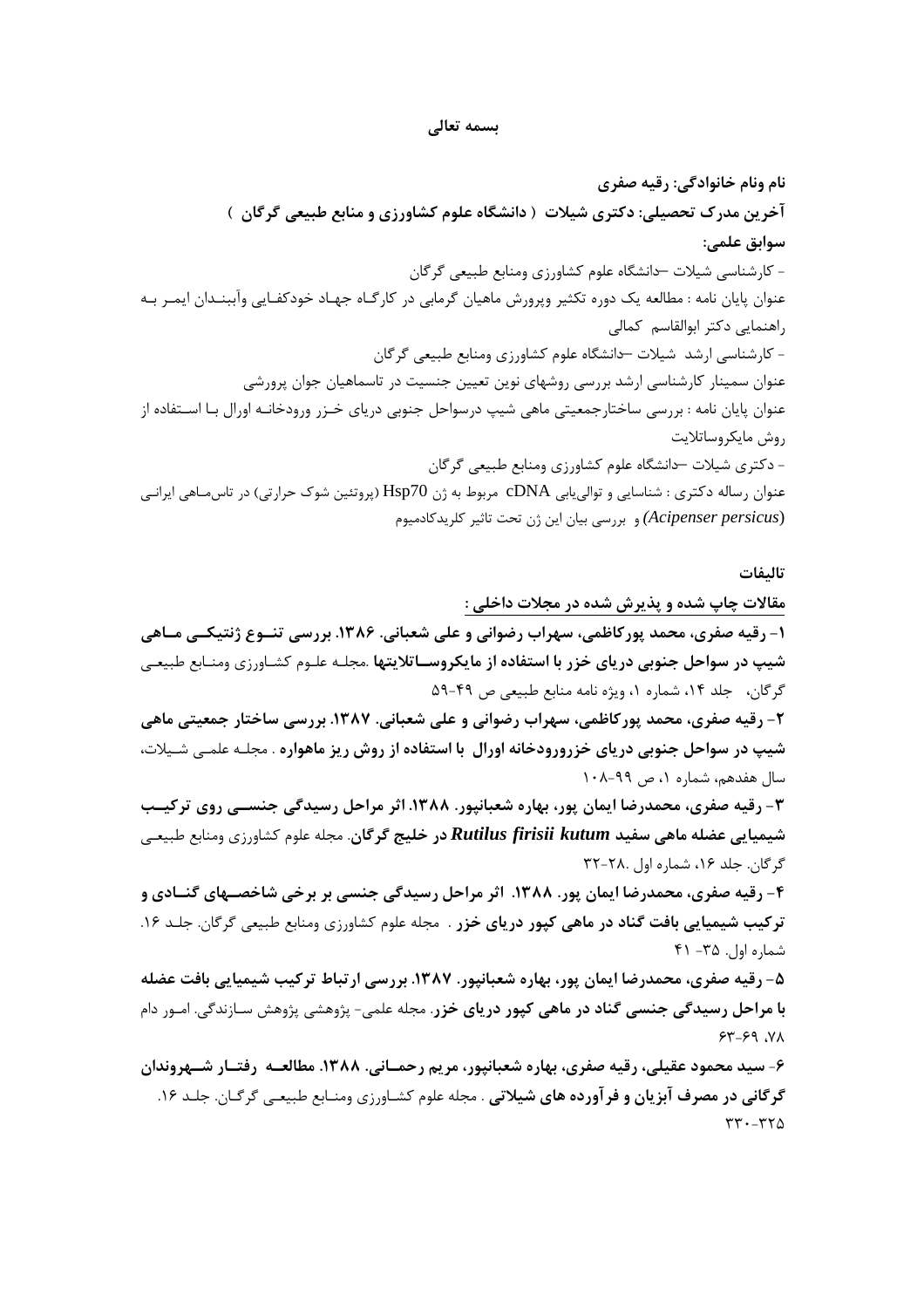**K K K:
 KA eK'f 
K YK .1392 . K6
 A D< 3"
 A D 7-**  Q1-12 4 . 0 26 . 16 .
!\$! :;\$ #L**. 3
P 3J Q^ 6-& 3 J'(^ : ISI \$%>  1& =";< 1& 78 \$9:** 

1.Roghieh Safari, Mohamad Pourkazemi, Sohrab Rezvani, Ali Shabani. 2008. Gentic relation ship of Iranian coastline ship sturgeon samples and ural river population based on microsatellite. Iranian journal of fisheries science. 7(2) :229-241.

2. Lida Kavan, Sohrab Rezvani, Vossoughi, Fatemi, Mohamad Reza, Roghieh Safari. 2009. Population genetic study of Rutilus *frisii kutum* (Kamansky 1901) from the Caspian sea ; Iran and Azerbaijan regions, using microsatellite markers.Journal of fisheries and aquatic science. 4: 1-10

3. Nazli Golestani, Sohrab Rezvani, Roghieh Safari, Sara Reyhani. 2010.Population genetic structure of Silver pomfret in the Persian Golf and Oman sea as releaved by microsatellite variation. Zoology in the middke east.49: 63-72 .

4. Sohrab Rezvani, Roghieh Safari, Laloei, Faramarz, Taqavi, J.2011. Matinfar. Using RAPD markers potential to identify heritability for growth in *Fenneropenaeus indicus*. Iranian journal of fisheries science. 10(1): 123-134.

5.Sohrab Rezvani, Lida Kavan, Roghieh Safari. 2012.Study of genetic structure of *Rutilus frisii kutum* in Anzali Lagoon using microsatellite markers.JAST. 14. 327-337.

6. Roghieh Safari, Ali Shabani, Sanaz Ramezanpour and Mohamad Reza Imanpour. Effects of sub lethal doses of  $CdCl<sub>2</sub>$  on histopathological and biochemical parameters 2013. International Research of Persian sturgeon (*Acipenser persicus* Borodin, 1987). journal of Applied and basic science. 5:650-657

7. Roghieh Safari, Ali Shabani, Sanaz Ramezanpour, Mohamad Reza Imanpour and Sohrab Rezvani. 2014. Alternations of heat shock proteins (hsp70) gene expression in persian sturgeon (*Acipenser persicus* Borodin, 1987) exposed to cadmium chloride. Iranian journal of fisheries science. Acceptance 2014

> مقالات ارائه شده در همایش های بین المللی و داخلی **فارسي:** مقالات يوستري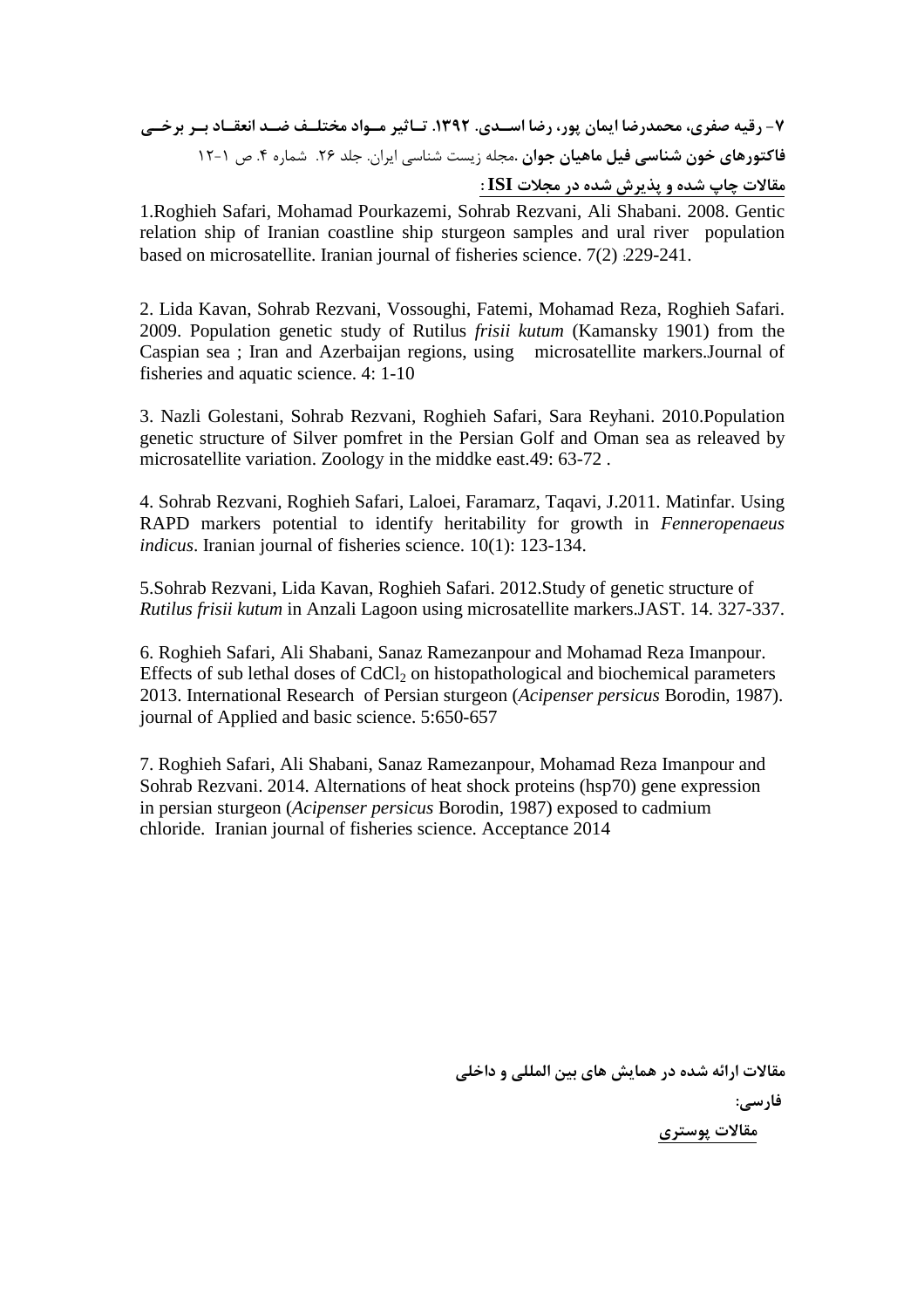۱- رقیه صفری، محمد پورکاظمی، سهراب رضوانی و علی شعبانی. ۱۳۸۵. بررسی تنسوع ژنتیکسی مساهی شیپ در سواحل جنوبی دریای خزر با اســتفاده از روش مایکروســاتلایت . چهـاردهمین کنفـرانس داخلـی ودومین کنفرانس بین المللی زیست شناسی تهران

۲- رقیه صفری، محمد پورکاظمی، سهراب رضوانی و علی شعبانی. ۱۳۸۵. مطالعه میزان شباهت و فاصله ژنتیکی و مهاجرت ماهی شبپ در رودخانه هـای اورال وســفیدرود بااســتفاده از روش مایکروســاتلایت، چهاردهمین کنفرانس داخلی ودومین کنفرانس بین المللی زیست شناسی تهران

٣- رقيه صفري، زهرا ترحم جو، ابولقاسم كمالي. ١٣٨۵. بررسي تغييرات كمـبي وكيفـبي زئويلانكتونهـاي **آببندان ایمر ۲ در طول یک دوره پرورش** . چهاردهمین کنفرانس داخلی ودومین کنفرانس بـین المللـی زیسـت شناسی تهران

۴- رقيه صفري، محمد پورکاظمي، سهراب رضواني و علي شعباني. ۱۳۸۵. مطالعه تنسوع ژنتيکــي مــاهي شیپ در سواحل استانهای گیلان ومازندران با استفاده از روش مایکروساتلایت. نهمین کنگره ژنتیک ایـران –تهران

۵- رقیه صفری، محمدرضا ایمان پور، بهاره شعبانپور. اثر مراحل رسیدگی جنسی بر ترکیـب شــیمیایی **بافت گناد ماهی کیور دریای خزر ،** اولین همایش منطقه ای علوم و صنایع شیلاتی، دانشگاه ازاد ازادشهر ۶- رقیه صفری، محمدرضا ایمان پور، بهاره شعبانپور. اثر مراحل رسیدگی جنسی بـر ترکیـب شــیمیایی

**بافت گناد ماهی سفید دریای خزر ،** هفتمین همایش علوم و فنون دریایی ، نوشهر ۷- رقیه صفری، عبدالمجید حاجی مرادلو. ۱۳۸۶ .بررسی امکان به کــار گیــری روشــهای نــوین تعیــین جنسیت در صنعت تکثیر و پرورش با تاکید بر تاسماهیان جوان ، دومین همایش ملی بوم شناختی ایران

۸-رقیه صفری.۱۳۸۶. انجماد اسپرم ماهیان (خاویار ی) تکنولوژی نوین در صنعت شیلات ، دومین همایش ملی بوم شناختی ایران

**۹- رقیه صفری، علی شعبانی. ماهیان تراریخته ،** دهمین کنگره ژنتیک ایران –تهران

۱۰- رقیه صفری، محمدرضا ایمان پور، بهاره شعبانپور. ۱۳۸۷. مطالعه تاثیر وزن بر ترکیب شیمیایی بــدن **ماهی سفید ،** نخستین همایش شیلاتی منابع دریای خزر، ابان ۸۷ گرگان

١١- رقيه صفري، محمدرضا ايمان پور، بهاره شعبانپور. ١٣٨٧. مطالعه تاثير جنسيت بر تركيب شــيميايي بدن ماهی سفید ، نخستین همایش شیلاتی منابع دریای خزر، ابان ۸۷ گرگان

١٢- محمدرضا ايمان پور، رقيـــه صــفري، معظمـــه كردجــزي، فــروغ فندرســكي. ١٣٨٨. تعيــين برخــي **خصوصیات زیست شناختی سمن ماهی فیتوفاگ پرورشی،** اولـین همـایش سراسـری دانشـجویی بیولـوژی و دنیای نوین

۱۳- سید محمود عقیلی، رقیه صفری. ۱۳۹۰. مطالعه نحوه مدیریت مزارع پـرورش ماهیــان گرمــابی در **استان گلستان**. همایش منطقه ای دانش محوری در مدیریت پایدار کشـاورزی. ۱۳۹۰ دانشـگاه علـوم کشـاورزی و منابع طبیعی گرگان-

۱۴– سيد محمود عقيلي، رقيه صفري. سهم عوامل توليد كننده هزينه تمام شده در پرورش كيور ماهيا ن پرورشی. ۱۳۹۰. همایش منطقه ای دانش محوری در مدیریت پایدار کشاورزی. ۱۳۹۰ دانشگاه علـوم کشـاورزی و منابع طبیعی گرگان-

۱۵- رقیه صفری، محمدرضا ایمانیور، محمد سوداگر. ۱۳۹۰. مروری بر مطالعات تغذیه ای در لارو ماهیـان دریایی. ۱۳۹۰. دومین کنفرانش ملی علوم شیلاتی . لاهیجان.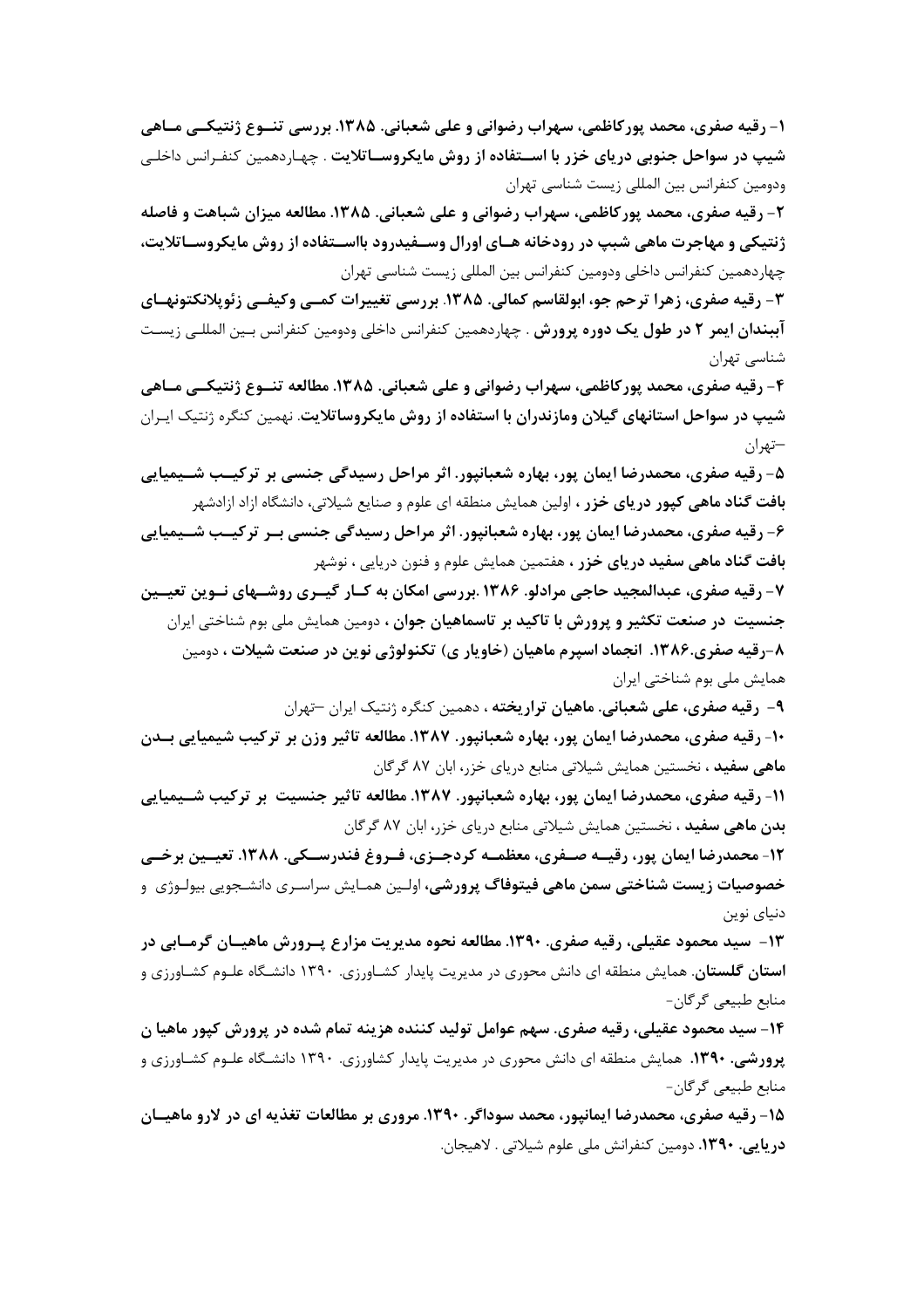**مقالات سخنراني** 

۱- رقیه صفری، محمدرضا ایمان پور، بهاره شعبانپور. تغییر ترکیب شیمیایی عضله ماهی کپـور دریـای **خزر طی مراحل رسیدگی جنسی گناد**. اولین همایش منطقه ای علوم و صنایع شیلاتی، دانشگاه ازاد ازادشهر ۲- رقیه صفری، محمد پورکاظمی، سهراب رضوانی و علــی شــعبانی. بررســی امکــان اســتفاده از روش میکروساتلایت در تعیین رابطه ژنتیکی بین ماهی شیپ رودخانه اورال و نمونه های سواحل جنوبی دریای **خزر**. اولین همایش منطقه ای علوم و صنایع شیلاتی، دانشگاه ازاد ازادشهر ۳- سهراب رضوانی، حسینعلی عبدالحی، لیدا شجاعی، رقیه صفری، فرامرز لالویی، محمد جواد تقــوی. ۱۳۸۹بررسی تنوع ژنتیکی ماهی سفید در سواحل جنوبی دریای خزر بـا اســتفاده از روش ریزمــاهواره. اولین همایش ملی- منطقه ای اکولوژی دریای خزر.خرداد ۱۳۸۹. ساری ۴- رقیه صفری.۱۳۸۷. مطالعه تنوع ژنتیکی ماهی سفید در رودخانه های خشــکرود و تنکــابن ، آذر ۸۷. دانشگاه آزاد سواد کوه ۵- نازلی گلستانی، سهراب رضوانی ، رقیه صفری. فرامرز لالویی، محمد جواد تقوی. ۱۳۸۹.مطالعه تنــوع **ژنتیکی ماهی حلوا سفید به روش RFLPو میکروساتلایت ،** آذر ۸۹. همایش دریای مکران، چابهار ۶- سهراب رضوانی، رقیه صفری. فرامرز لالویی، محمد جواد تقوی . ۱۳۸۹.بررسی وراثت پذیری صــفت **رشد در میگوی سفید هندی، آذر** ۸۹. سومین همایش میگوی بوشهر لاتين:

**7-Mohammad Pourkazemi, Mohamad Hassanzadeh Saber, Ghasemi, Ahmad., Khoshkholgh, Mohamadreza, Nourozi, M., Roghieh Safari, Chakmehdoz, Fereydon., Sohrab Rezvani, Leila Azizzadeh., Mahtab Yarmohammadi. Comprehensive studies on population genetic structure of sturgeon from the Caspian sea. 6th International symposium on sturgeon. China, 25-31 October 2009**

کارگاههای آموزش*ی* مر تبط با رشته: **۱– اخذ گواهینامه شرکت در کارگاه آموزشی انجماد اسپرم ماهیان خاویاری ،** پنجمین کنفرانس بین المللـی  $(Y \cdot \alpha)$ ماهیان خاویاری ، رامسر **۲**– ا**خذ گواهینامه شرکت در کارگاه آموزشی فرآوری خاویار،** پنجمین کنفرانس بین المللی ماهیان خاویـاری  $( \mathsf{Y} \cdot \cdot \mathsf{\Delta} )$  أمسر), **۳**- اخذ گواهینامه شرکت در کارگاه آموزشی طراحی پرایمر با استفاده از نرم افــزار Oligo . ســیزدهمین کنفرانس داخلی واولین کنفرانس بین المللی زیست شناسی، رشت ، ۱۳۸۴ ۴- اخذ گواهینامه شرکت در کارگاه آموزشی کاربرد روشهای انتقال ژن و مارکرهای مولکولی برای اصلاح گی**اهان باغی با نظارت موسسه پژوهش وبرنامه ریزی آموزش عالی** – دانشگاه علوم کشاورزی ومنـابع طبیعـی گ گان، گ گان ، ۱۳۸۵ ۵– اخذ گواهینامه شرکت در کارگاه آموزشی بین المللی ژنتیک وبیولوژی مولکولی ارگانیزمهای آبــزی ، **ا<sub>دوميه (۲۰۰۵)**</sub>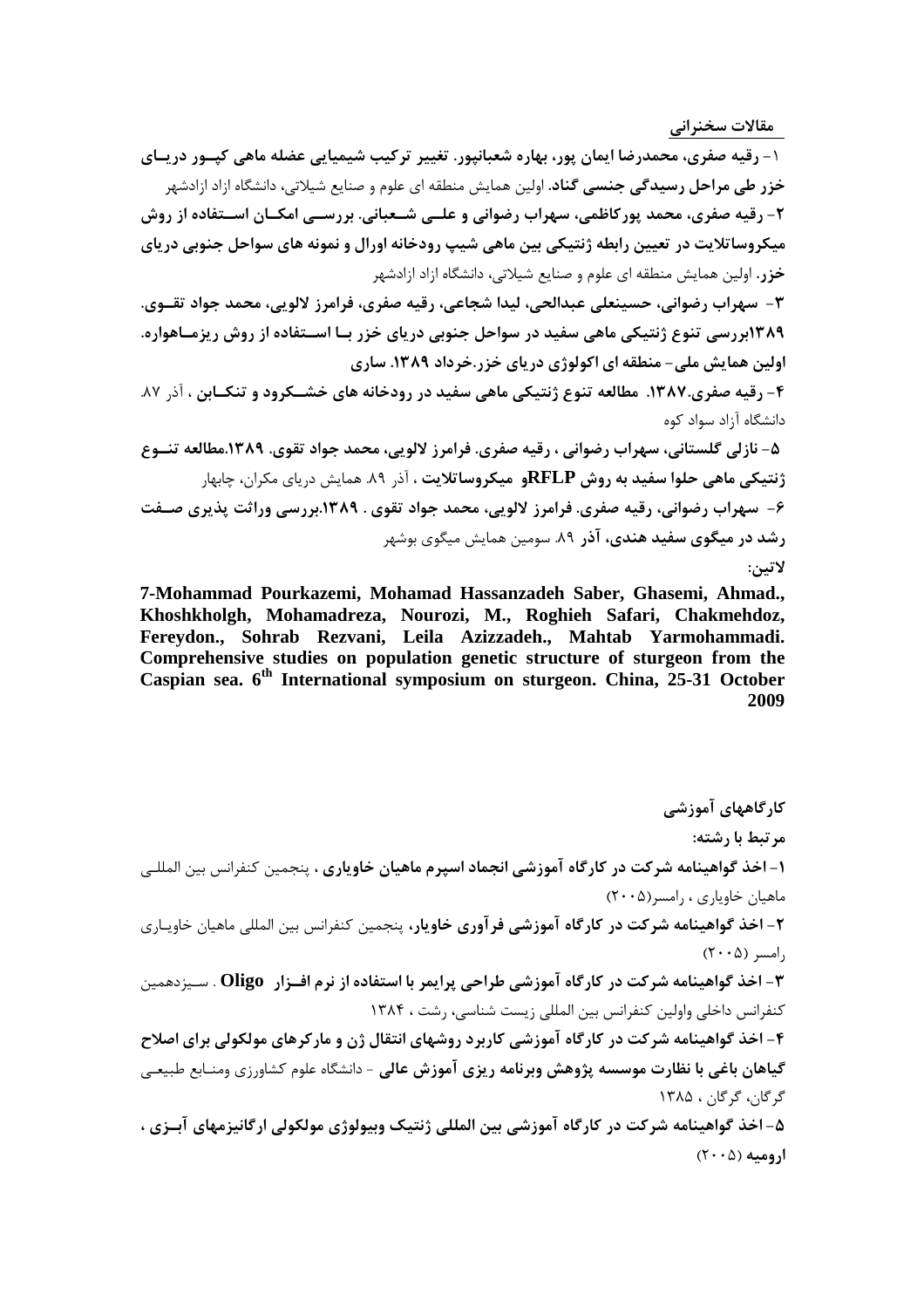1389 M
!5+ M **]P j'M J 1
 Q &. # 1(  ](& -J
 ; 6-**  1390 .
!5+ M**j &. # 1(  ](& -J
 ; 7-**  1387-1388 **../( gf J2/
 3%'- m^ .( r+ ](& -J
 ; 8-**  . 
!5+ .2011 . **real-time B< "
< R
+ 1 D'6< ' 6 J
 ; 9-**  . 
!5+ .2011 **. real-time 1 D'6< ' 6 J
 ; 10-** . 
!5+ .2011 **. : SDS 1 D'6< ' 6 J
 ; 11-** .
!5+ .2011 **. '^/< SDS1 D'6< ' 6 J ;
 12-**  . 
!5+ .2011 . **j'M 6-C u-( 1 D'6< ' 6 J
 ; 13-** 

**: 
 "6**

**3 .1382 D 0 "
 ( 
 ^R -^ \$C -J 1 - 3 .1382..-" j( O / 
 ^R -^ \$C -J 2- 3 .1390 1 . P spss ( "

 ^R -^ \$C -J 3 - 3 .1389 D "
( # 3J 1-J =< 
 ^R -^ \$C -J 4 - K"
 '6 = 3"O # " 1P ";i ! -L 
 ^R -^ \$C -J 5- 3 .1389 D ./( 0 12/
 .J 1M< '
 Q "O> ".
 1(  ](& -J 6 - .1390 ]/C 
 .3 \*+ , - . 3K K\*+ , K- .K/( 0 12/
 . " -: 1(  ](& -J 7 - . 1389 -6 . 1389 -6
 .3 \*+ , - ./( 0 12/
 . ./( ,"-   ( 8- K\*+ , K- .K/( K0 12/
 .1389 p# . ^
 ( 12'6 v =. # 9- . 3 . 3 R
 V%J .1389 
 . - CL( 

 0 &. # 1 10 - .3 R
 V%J .1389 
 D\*+
 J \$C &. # 1 11- K\*+ , K- .K/( K0 12/
 .!"%# 0%+
 , - &. # 1(  ](& 12- .1390 p# .3 .1390 - 3' 12/
 – 
 3' g"
" J 13 i 2/
 2-J^ 
 .1391 - 3' 12/
 - 3">/
 ]:^  >J =J ]J 14- 3 
 ^R -^ - 1392 – GIS 1  ](& 15 -**

طرح ها**ی پژوهشی:** ۱- سید محمود عقیلی، رقیه صفری. بهاره شعبانپور. ۱۳۸۷. همکاری در طرح بررسی بــازار مصــرف **آبزیان در شهر گرگان** ، طرح مصوب دانشگاه علوم کشاورزی و منابع طبیعی . اتمام.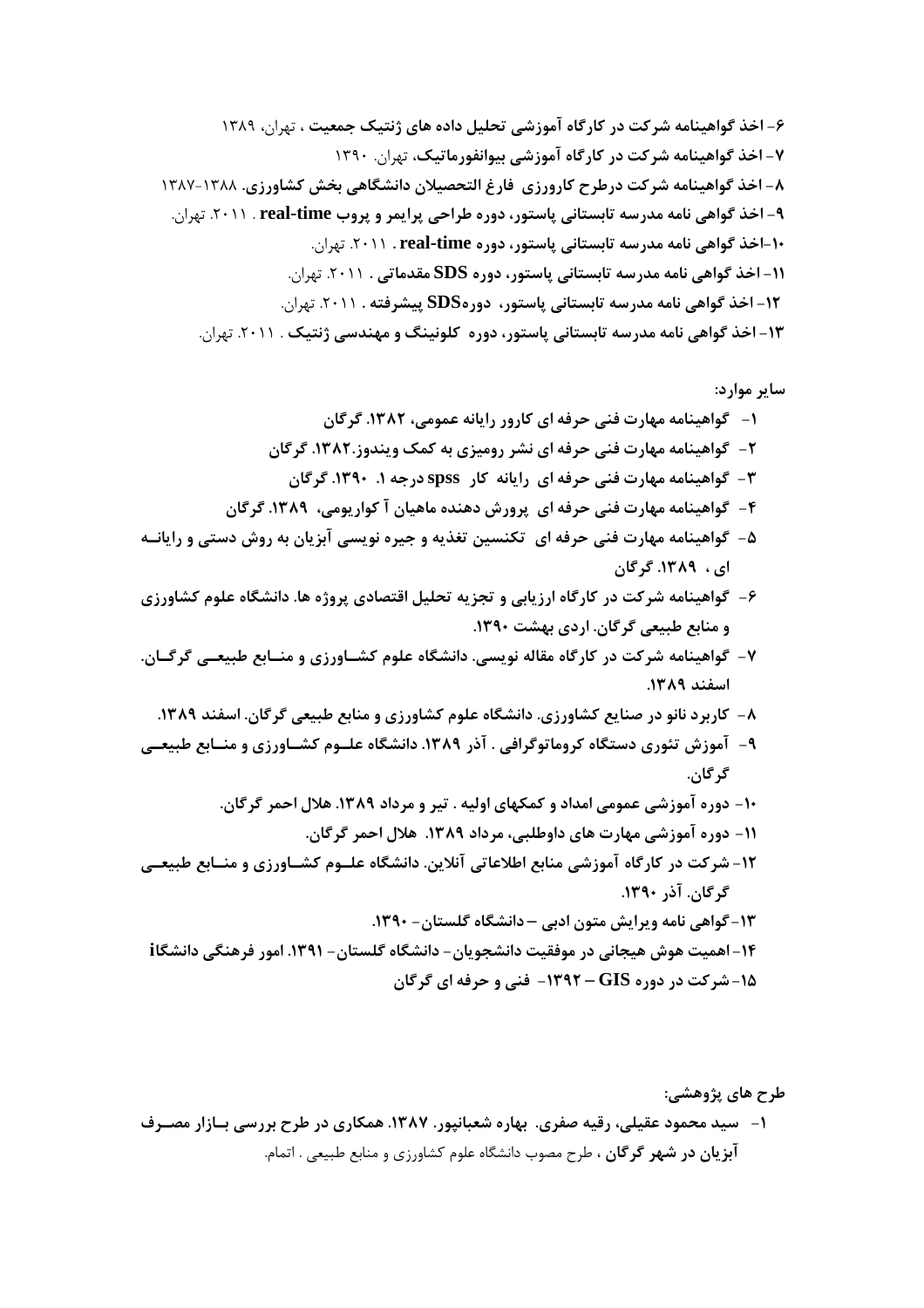- ٢- سيد محمود عقيلي، رقيه صفري، سيد حسن صالحي، سهراب رضـواني، محمدرضـا ايمـان پـور. ۱۳۸۸. همکاری در طرح تحلیل اقتصادی تولید ماهی کپـور در اسـتان گلسـتان ، طـرح مصـوب دانشگاه علوم کشاورزی و منابع طبیعی. اتمام.
- ٣- سيد محمود عقيلي، رقيه صفري. ١٣٨٩. همكاري در طرح تحليل اقتصادي توليد ماهي قــزل آلا **در استان گلستان ،** طرح مصوب دانشگاه علوم کشاورزی و منابع طبیعی. اتمام.
- ۴- سید محمود عقیلی، رقیه صفری. ۱۳۹۰. همکاری در طرح بررســی میــزان آگــاهی هــای زیســت محیطی دانش آموزان دوره راهنمایی و متوسطه شهر گرگان ، طرح مصوب دانشگاه علـوم کشـاورزی و منابع طبيعي. اتمام.
- ۵- همکاری در پروژه مطالعه ژنتیک میگو بـه منظـور اصـلاح نـژاد و بهبـود روش . ۱۳۸۷ مؤسسـه تحقيقات شيلات ايران. ١٣٩٠. اتمام.
- ۶- همکاری در طرح ملی شناسایی و تعیین هویت ویروسهای بیماری زا در آبزیــان بــا اســتفاده ا ز روش های نوین به منظور ابداع و معرفی کیتهای تشخیص سریع ، مؤسسه تحقیقـات شـیلات ایـران. ١٣٨٩. ( در حال انجام)
- ۷- همکاری در طرح بررسی تنوع ژنتیکی و تشکیل کتابخانه ژن ذخایر ماهی کفال از ابهای مدیترانه ، اقیانوس آرام و دریای عمان با روشهای مولکولی ، مؤسسه تحقیقات شیلات ایران. ۱۳۹۰. اتمام.
- ۸- همکاری در طرح بررسی تنوع ژنتیک مولکولی جمعیت و فرمهای بهاره و پاییزه ماهی آزاد دریای خزر در آبهای حوزه جنوبی در پای خزر با استفاده از روش میکروساتلایت و ایجاد بانــک ژن آزاد ماهیان ایران . مؤسسه تحقیقات شیلات ایران. ۱۳۹۰. ( در حال انجام)
- ۹- همکاری در طرح ایجاد بانک ژن گونه های ماهیان آبهای داخلی . مؤسسـه تحقیقـات شـیلات ایـران. ۱۳۹۱. ( در حال انجام)

سابقه همکاری:

آموزشي: تدریس درس آزمایشگاه ماهی شناسی سیستماتیک- دانشگاه علوم کشاورزی و منابع طبیعی گرگان- از سـال  $149767$   $1719$ تدریس درس مبانی اصلاح نژاد آبزیان- دانشگاه علوم کشاورزی و منابع طبیعی گرگان- سال ۱۳۹۰ . تدریس درس اقتصاد و بازاریابی شیلاتی- موسسه آموزش غیر انتفاعی ساعی- از سال ۱۳۸۹ تا ۱۳۹۳ تدريس درس اقتصاد منابع طبيعي - موسسه آموزش غير انتفاعي ساعي- سال ٩٠-٩١ <mark>تدریس درس فیزیولوزی آبزیان</mark> - موسسه آموزش غیر انتفاعی ساعی- سال ۹۲ تدریس درس شناخت و حمایت محیط زیست- دانشگاه علوم کشاورزی و منابع طبیعی گرگان - سال ۹۳

مشاوره دانشجویان کارشناسی ارشد:

vascular vegf, (hypoxia inducible factors) hif2a. hif1a ابررسی بیان ژنهای vascular vegf, (hypoxia inducible factors) hif2a. hif1a endothelial growth factor) تحت تـاثير كلريـدكادميوم در تاسـماهي ايرانـي (Acipenser persicus Borodin,  $.1987$